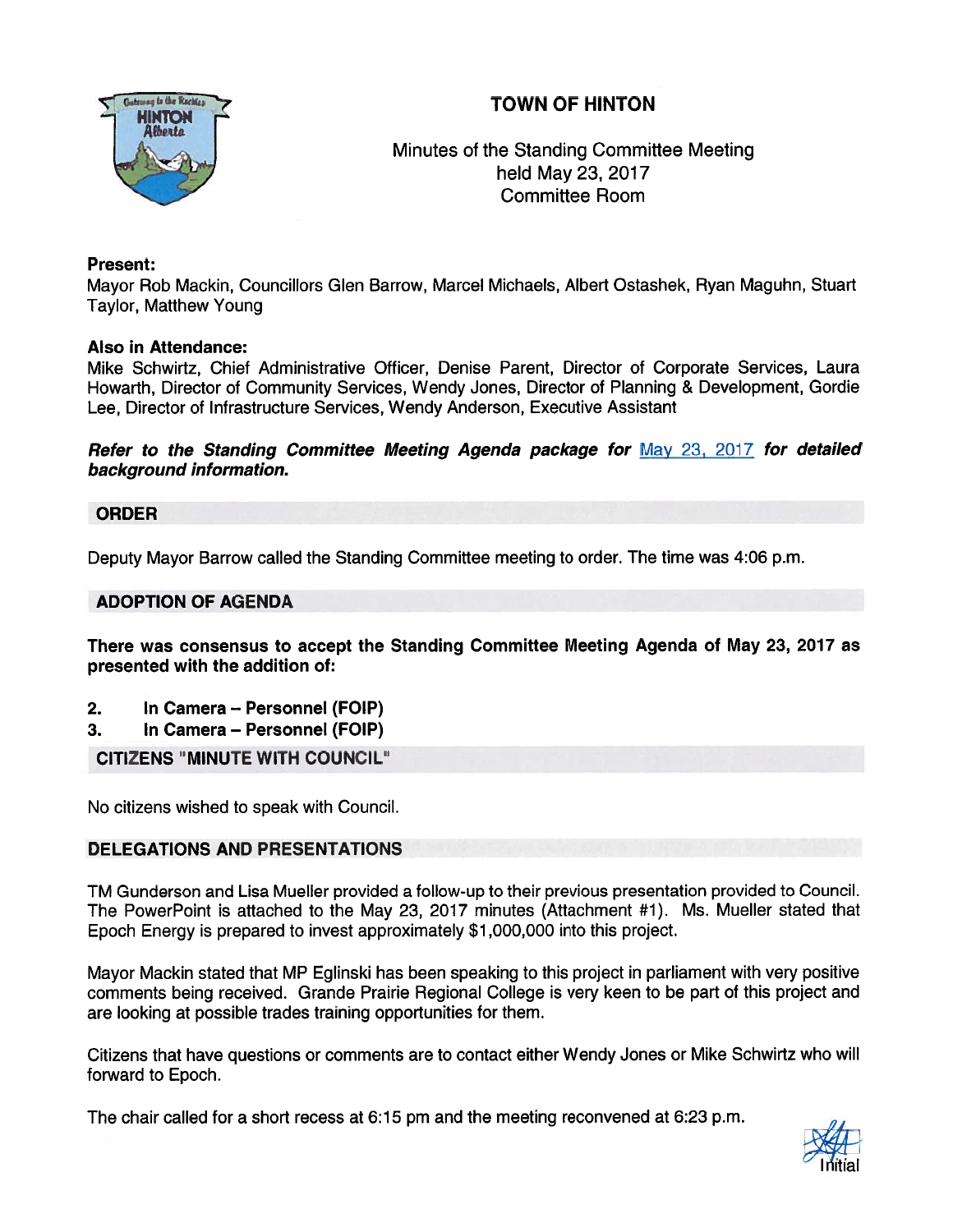Town of Hinton APPROVED Standing Committee Meeting Minutes— May 23, 2017 Page 12

Councillor Michaels left the meeting due to work commitments. The time was 6:15 p.m.

#### There was consensus that Council accep<sup>t</sup> this repor<sup>t</sup> for information

There was consensus that Council direct Administration to bring back all future expenditures on the Geothermal project to Regular Council for approval

There was consensus that Council direct Administration to bring back options for process and wording for <sup>a</sup> potential <sup>p</sup>lebiscite on Geothermal.

DIRECTION DEFEATED

A break was called at 6:47 p.m. and the meeting reconvened at 6:53 p.m.

### ACTION AND DISCUSSION ITEMS

1. Comparison of other Community's Subsidized / Free Transit Passes

There was consensus that Council direct Administration to accep<sup>t</sup> this repor<sup>t</sup> for information.

2. Automated Traffic Enforcement

There was consensus that Council assign <sup>a</sup> Councillor to the ATE Oversight Committee.

#### DIRECTION WITHDRAWN

There was consensus that Council direct the ATE Oversight Committee to develop an ATE policy and bring this back to Standing Committee.

DIRECTION WITHDRAWN

There was consensus that Council direct Administration to bring back <sup>a</sup> repor<sup>t</sup> on ATE to Regular Council.

YOUNG — That the meeting be extended beyond three hours.

CARRIED

# 3. Council Action Pending MD-1186

There was consensus that Council request that Action MD-1186 be closed and support placing the Town owned land guide on the website immediately.

4. Council Appointed Board Re-Organization

There was consensus that Councillor Barrow be appointed to the Hinton Municipal Library Board to replace Councillor Taylor.

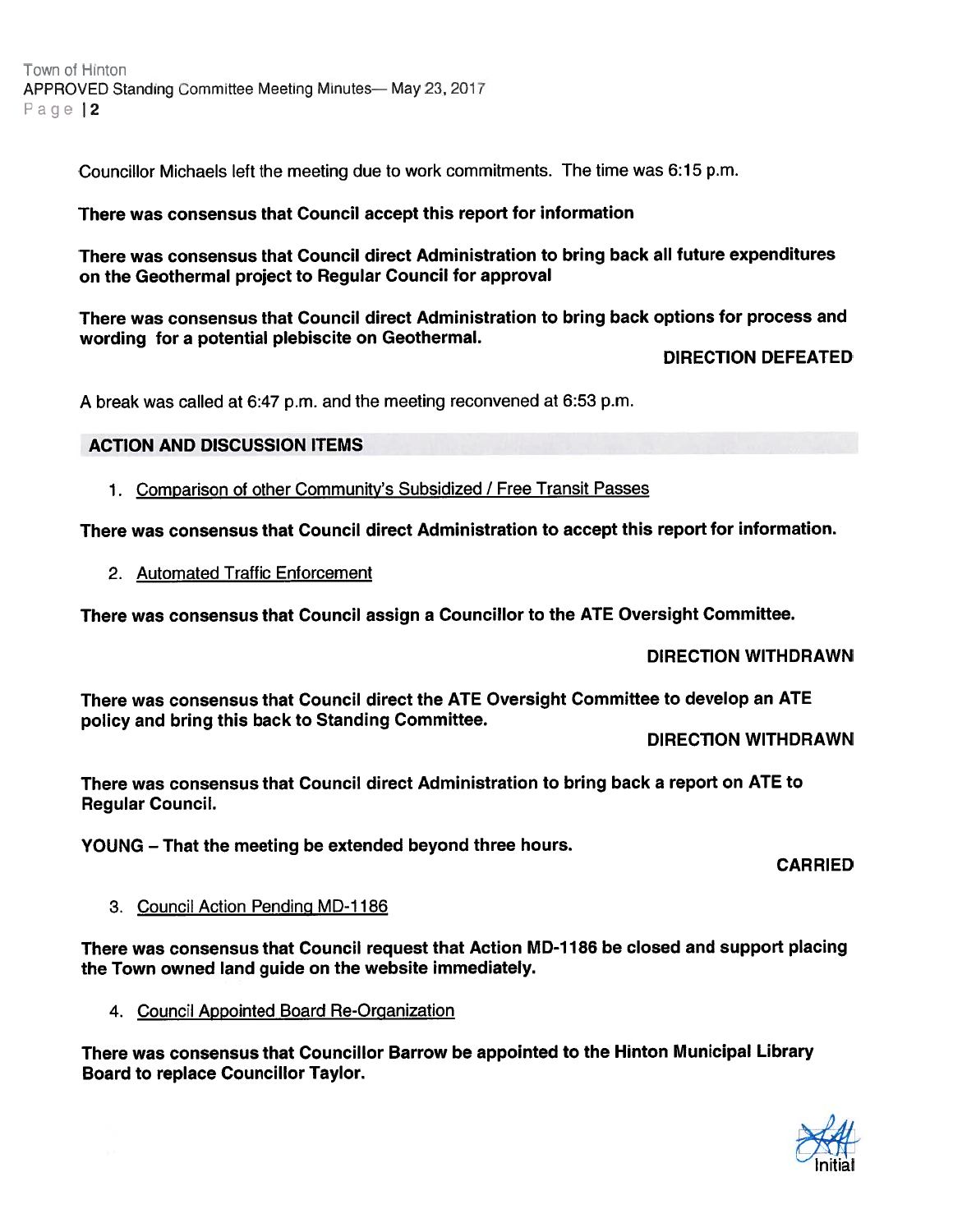| <b>ADDITIONAL INFORMATION</b>                                                                                                       |                                                                            |                |  |
|-------------------------------------------------------------------------------------------------------------------------------------|----------------------------------------------------------------------------|----------------|--|
| <b>Urgent Matters from Council</b><br>1.<br>2.<br><b>Chief Administrative Officer Status Report</b><br>3.                           | Legislative and Executive Assistant Logistics Information                  |                |  |
| <b>MOVE IN CAMERA</b>                                                                                                               |                                                                            |                |  |
| YOUNG - That the Standing Committee meeting move in camera.                                                                         |                                                                            | <b>CARRIED</b> |  |
| The time was 7:55 p.m.                                                                                                              |                                                                            |                |  |
|                                                                                                                                     | <b>MAGUHN - That Standing Committee meeting revert to regular session.</b> | <b>CARRIED</b> |  |
| The time was 8:02 p.m.                                                                                                              |                                                                            |                |  |
| MAGUHN - That Council direct Administration to move In Camera Item #1 to the June 6, 2017<br><b>Regular Council Meeting agenda.</b> |                                                                            |                |  |
|                                                                                                                                     |                                                                            | <b>CARRIED</b> |  |
| MACKIN - That the Standing Committee meeting move in camera.                                                                        |                                                                            | <b>CARRIED</b> |  |
| The time was 8:03 p.m.                                                                                                              |                                                                            |                |  |
| <b>MACKIN</b> - That the Standing Committee revert to regular session.                                                              |                                                                            | <b>CARRIED</b> |  |
| The time was 8:18 p.m.                                                                                                              |                                                                            |                |  |
|                                                                                                                                     |                                                                            |                |  |

ADJOURNMENT

YOUNG -That the Standing Committee meeting adjourn.

The time was 8:19 p.m.

Deputy Mayor

Director of Corporate Services

Initial

CARRIED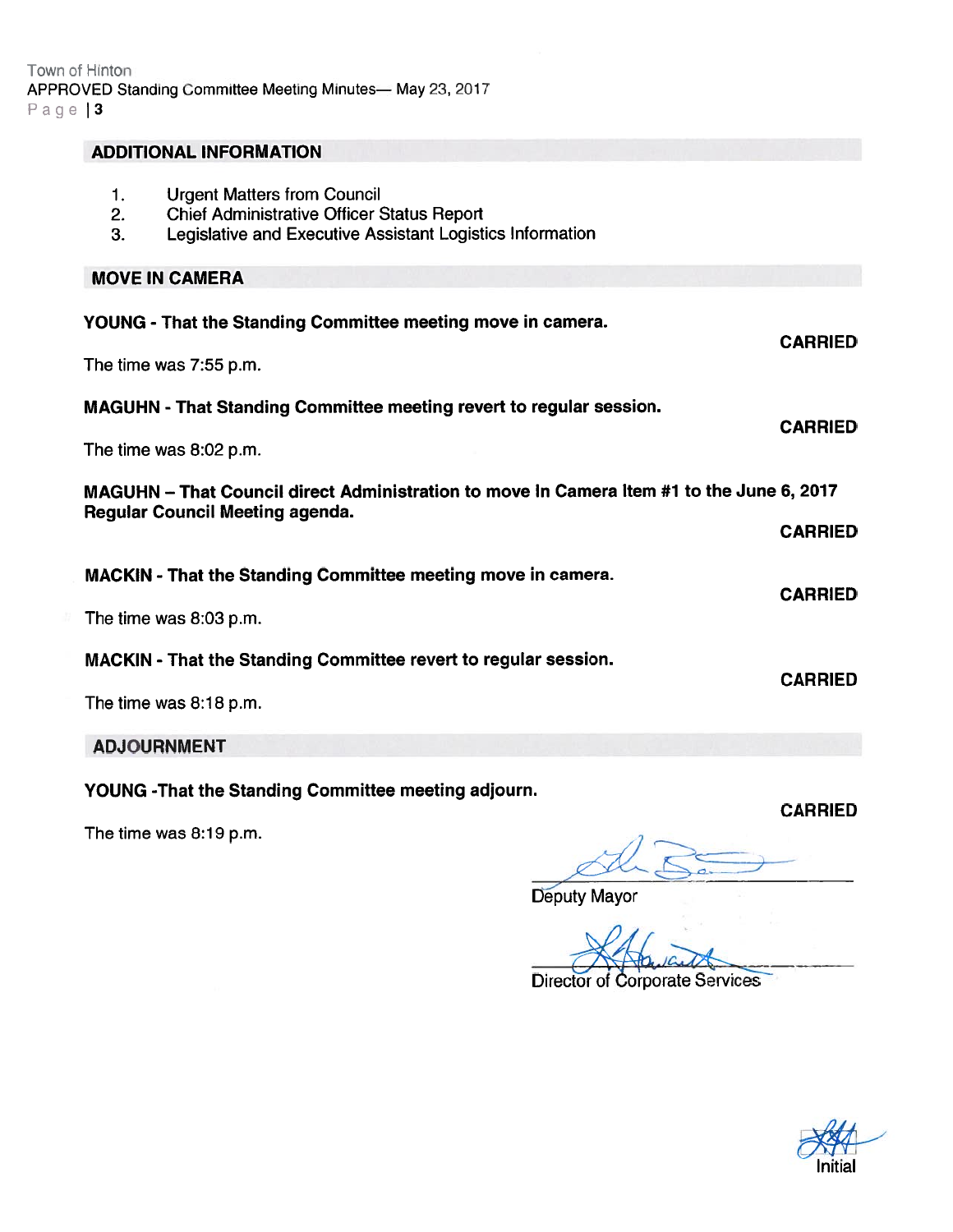# **ATTACHMENT 1**



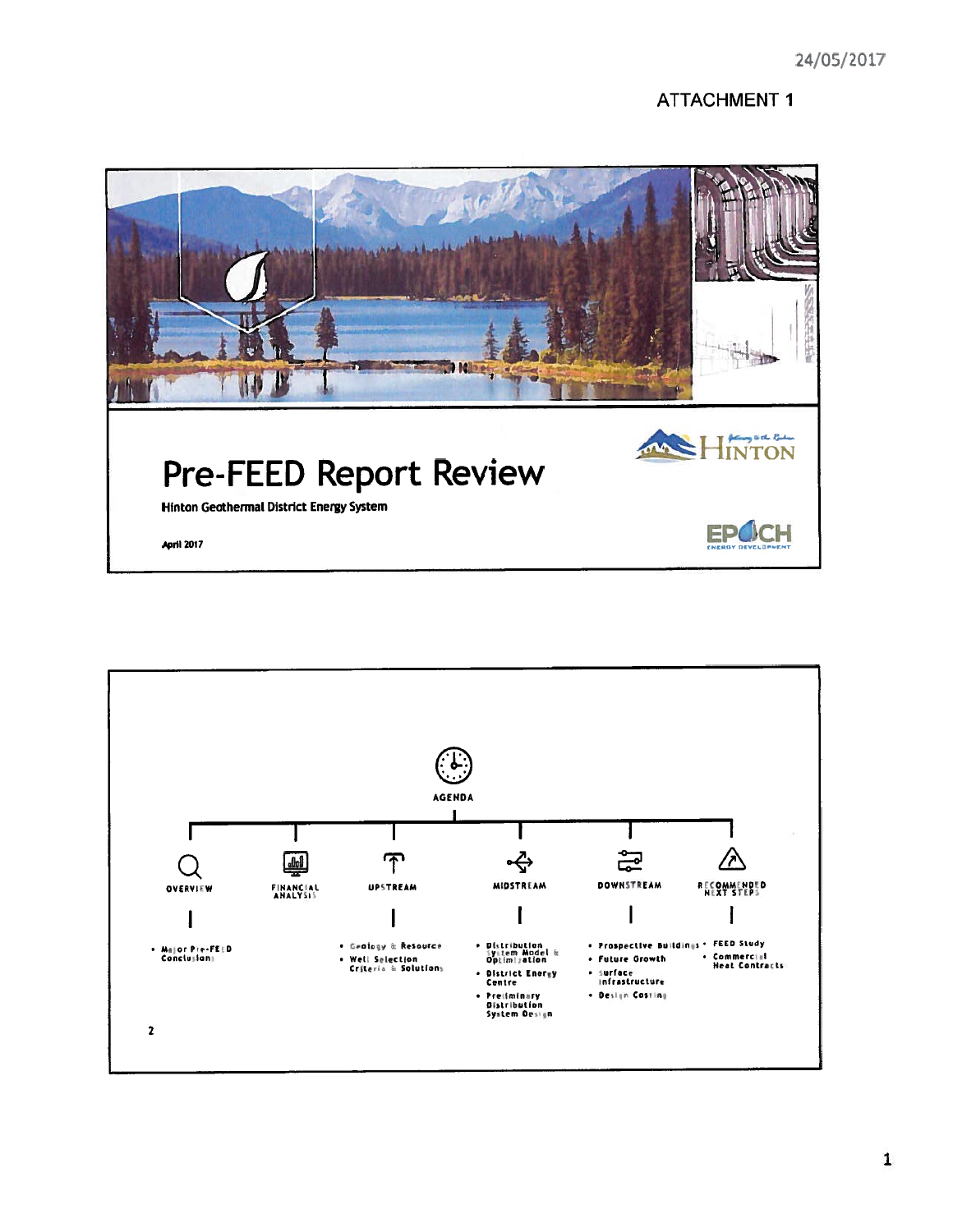

|   | PROJECT SCOPE                                                                                                                                                                                                                              |
|---|--------------------------------------------------------------------------------------------------------------------------------------------------------------------------------------------------------------------------------------------|
|   | <b>FINANCIAL ANALYSIS</b><br>. Pretax unlevered financial analysis for overall project design                                                                                                                                              |
|   | UPSTREAM: GEOTHERMAL RESOURCE PRODUCTION<br>· Research for geothermal formations/resource potential & reservoir capacity<br>- Well & cost analysis for viable geothermal energy production<br>· Address regulatory requirements & schedule |
|   | MIDSTREAM: DISTRICT ENERGY SYSTEM<br>- Design & cost estimate of HGDE & distribution system<br>- Ildentify risks/apportunities with facility options & locations                                                                           |
| 4 | DOWNSTREAM: CUSTOMER ENERGY SERVICES<br>- Identify viability & interconnection requirements for prospective customers<br>· Identify thermal load & load profile: Design & Cost Analysis<br>. Energy efficiency and GHG calculations        |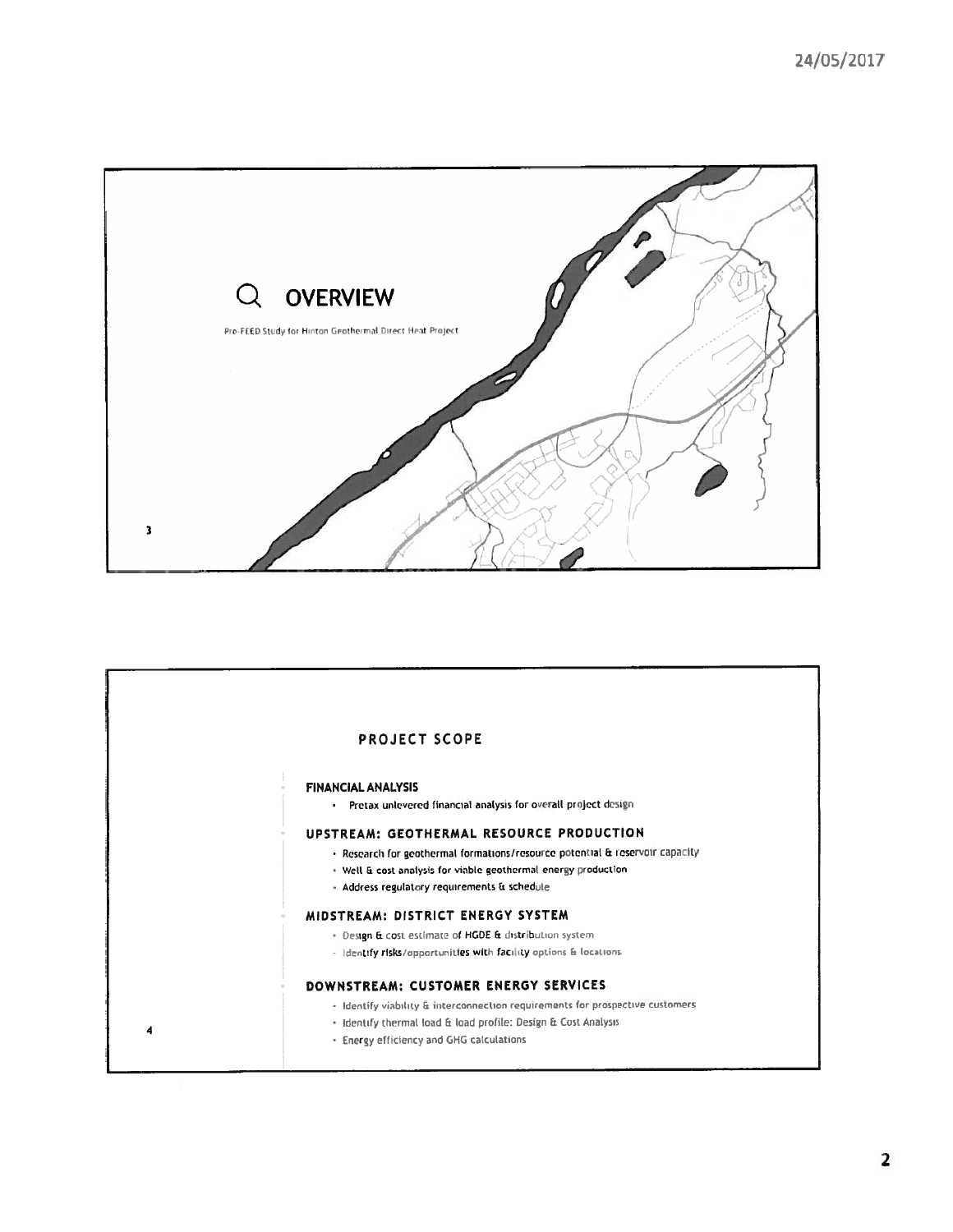

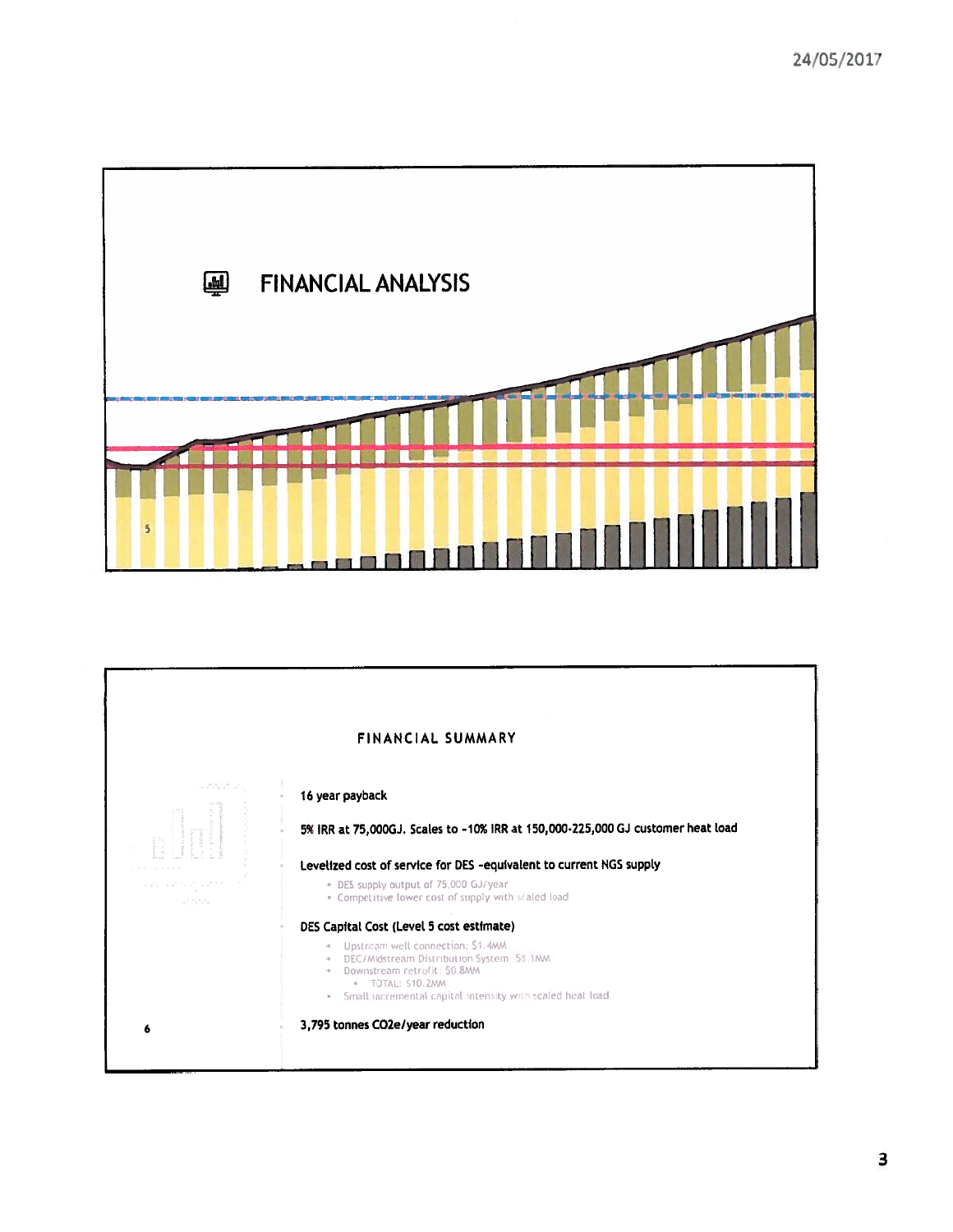| WHAT THIS MEANS |                                                                                                                                                |
|-----------------|------------------------------------------------------------------------------------------------------------------------------------------------|
|                 | Competitive with existing natural gas service<br>Compelling heat price advantage at wale achieved in the longer term (150-225GJ)<br>$\alpha$ . |
|                 | Delivers significant GHG emission reductions                                                                                                   |
|                 | Amortizes capital similarly to other comparable infrastructure projects                                                                        |
|                 | Insulates customers from commodity market                                                                                                      |
|                 | Commodity variance<br>Escalation in transmission, distribution & administrative costs                                                          |
|                 | Improves energy & financial efficiency of status quo                                                                                           |
|                 | Aligns with community green growth & job creation strategies                                                                                   |
| 7               | Establishes Hinton as a leader of Albertan innovation & renewable energy                                                                       |

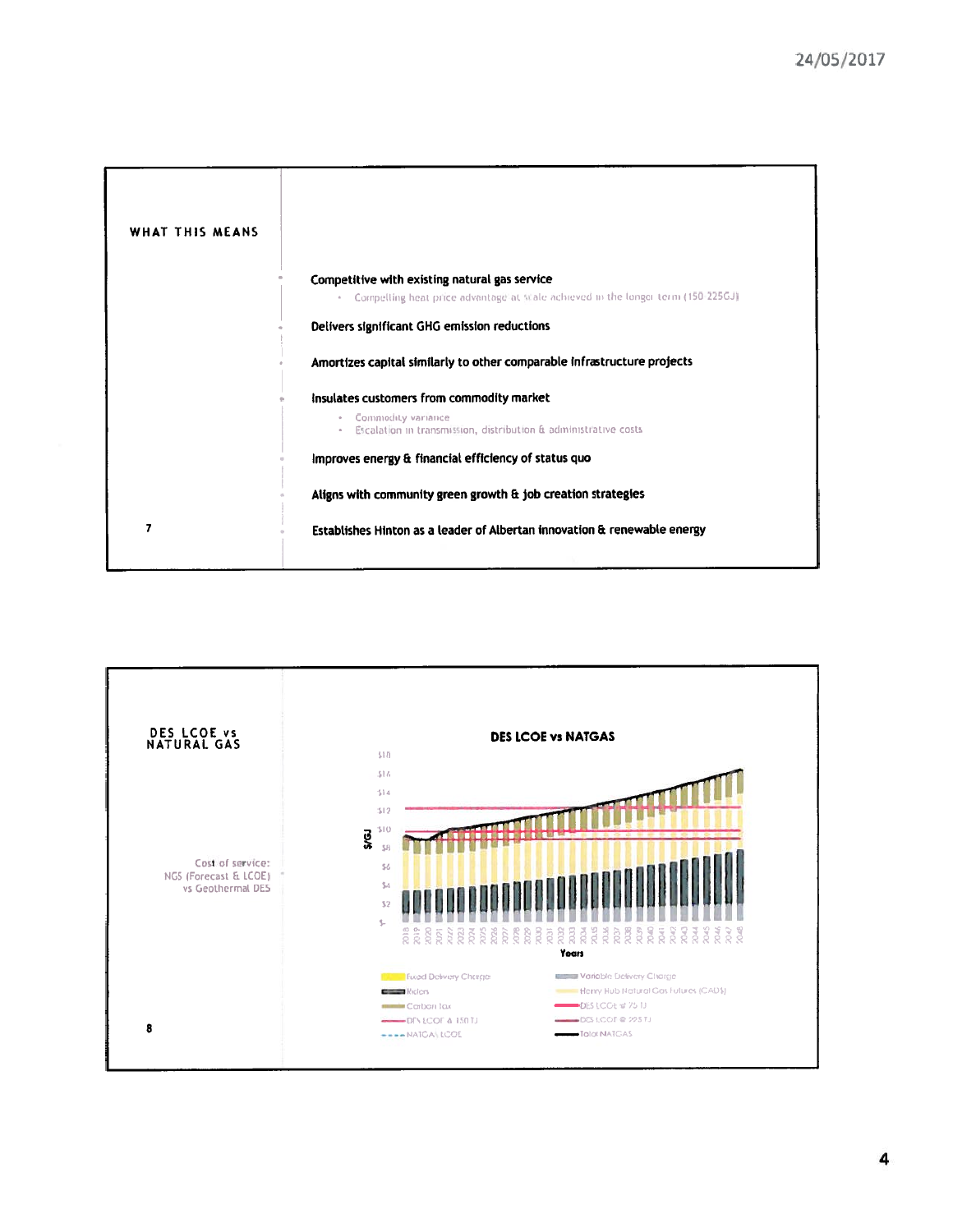

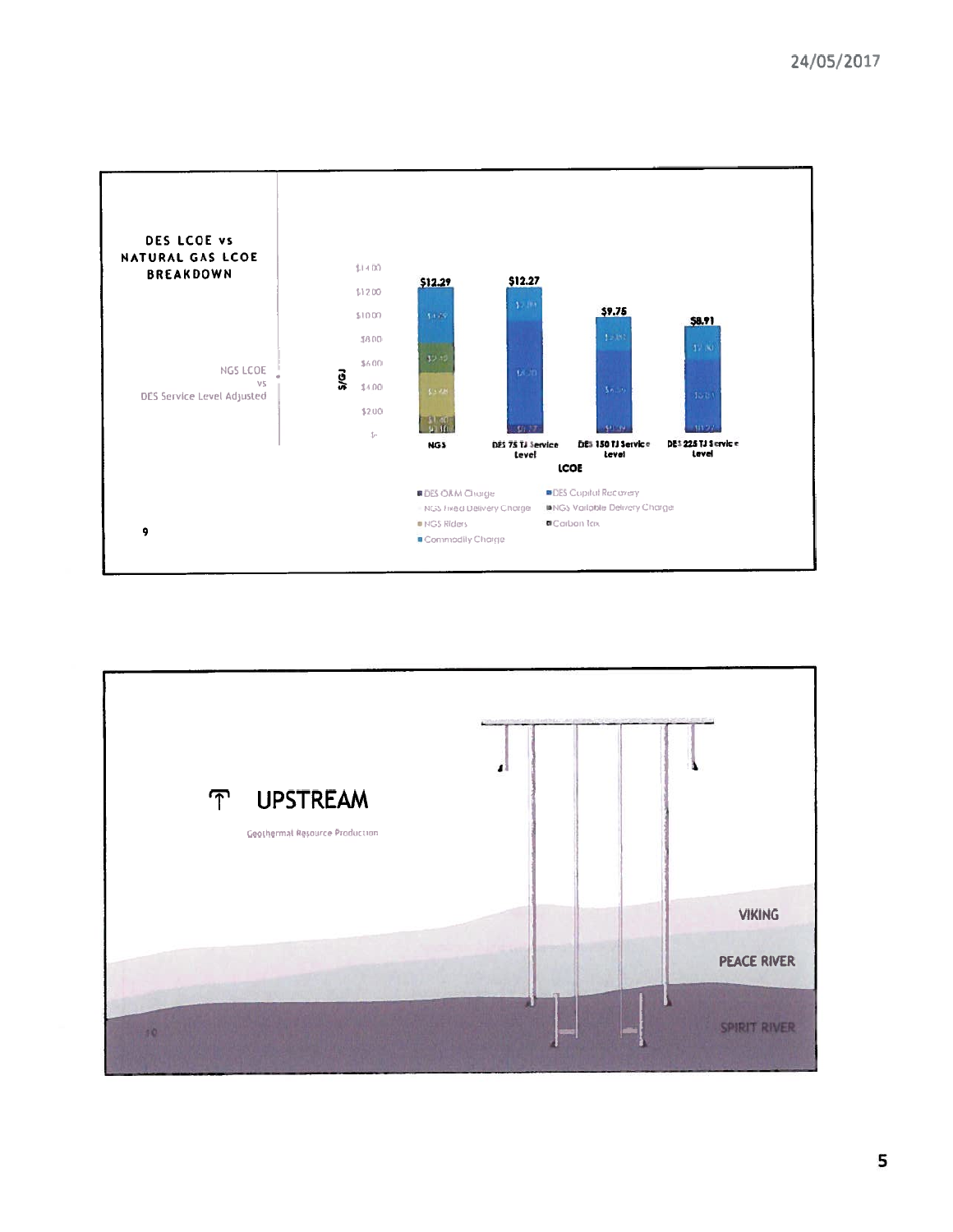|    | UPSTREAM SUMMARY                                                                                                                                                                                                                                                   |
|----|--------------------------------------------------------------------------------------------------------------------------------------------------------------------------------------------------------------------------------------------------------------------|
|    | Extensive local geothermal resource<br>Verified by oil & gas data, and independent U of A geothermal reservoir study<br>$\Phi$<br>Suitable geological formation targets for heat supply identified                                                                 |
|    | Suitable wells penetrating target formations identified<br>. 14 potential well/well pairs<br>. Repurposing necessary to extract resource & meet DES heat requirements<br>. All identified wells have necessary access via existing oilfield surface infrastructure |
|    | AER engaged & in dialogue regarding potential regulatory concerns                                                                                                                                                                                                  |
| 11 | Well/well pair to be connected to DEC: -\$1.4MM, 4-10 month process                                                                                                                                                                                                |

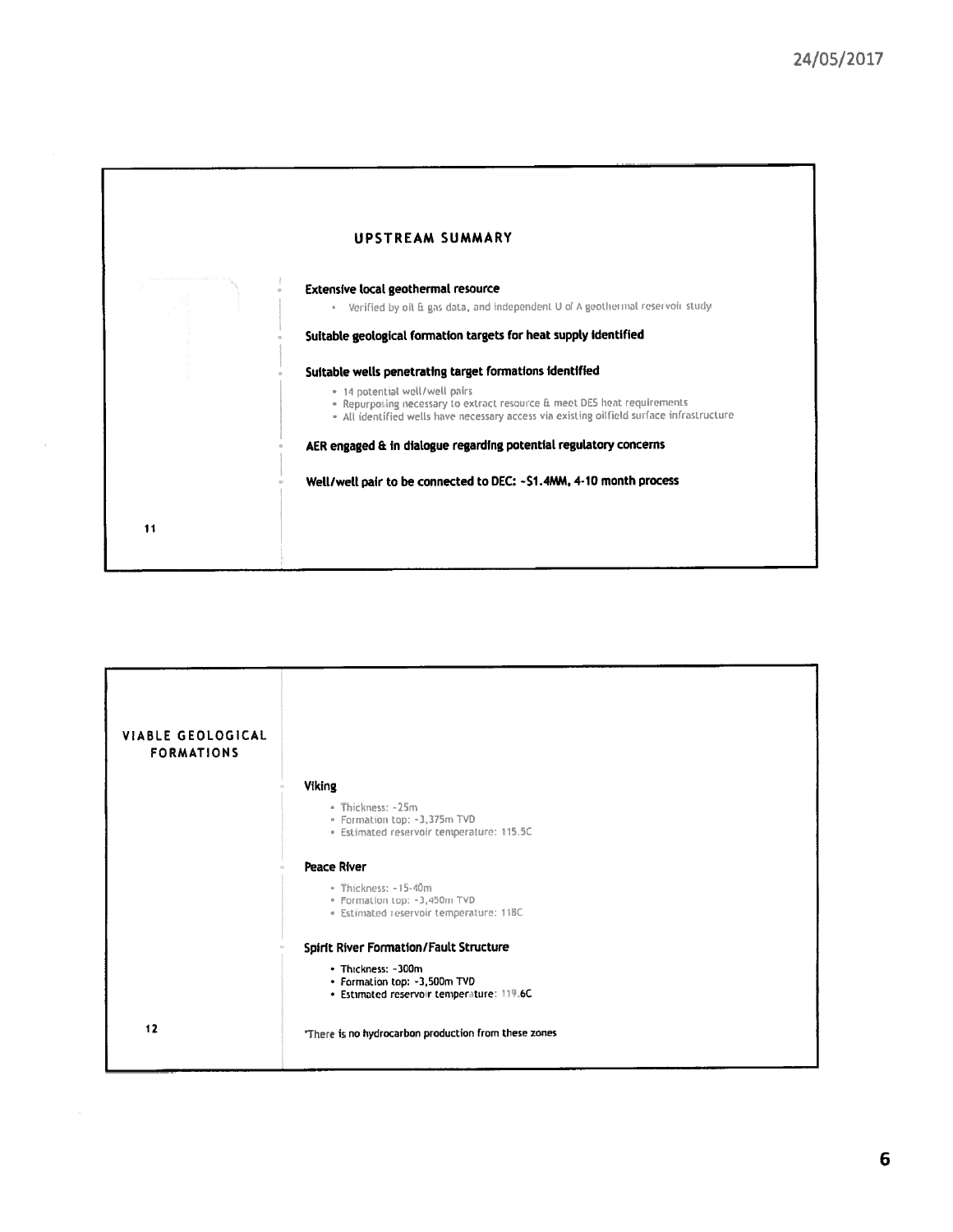

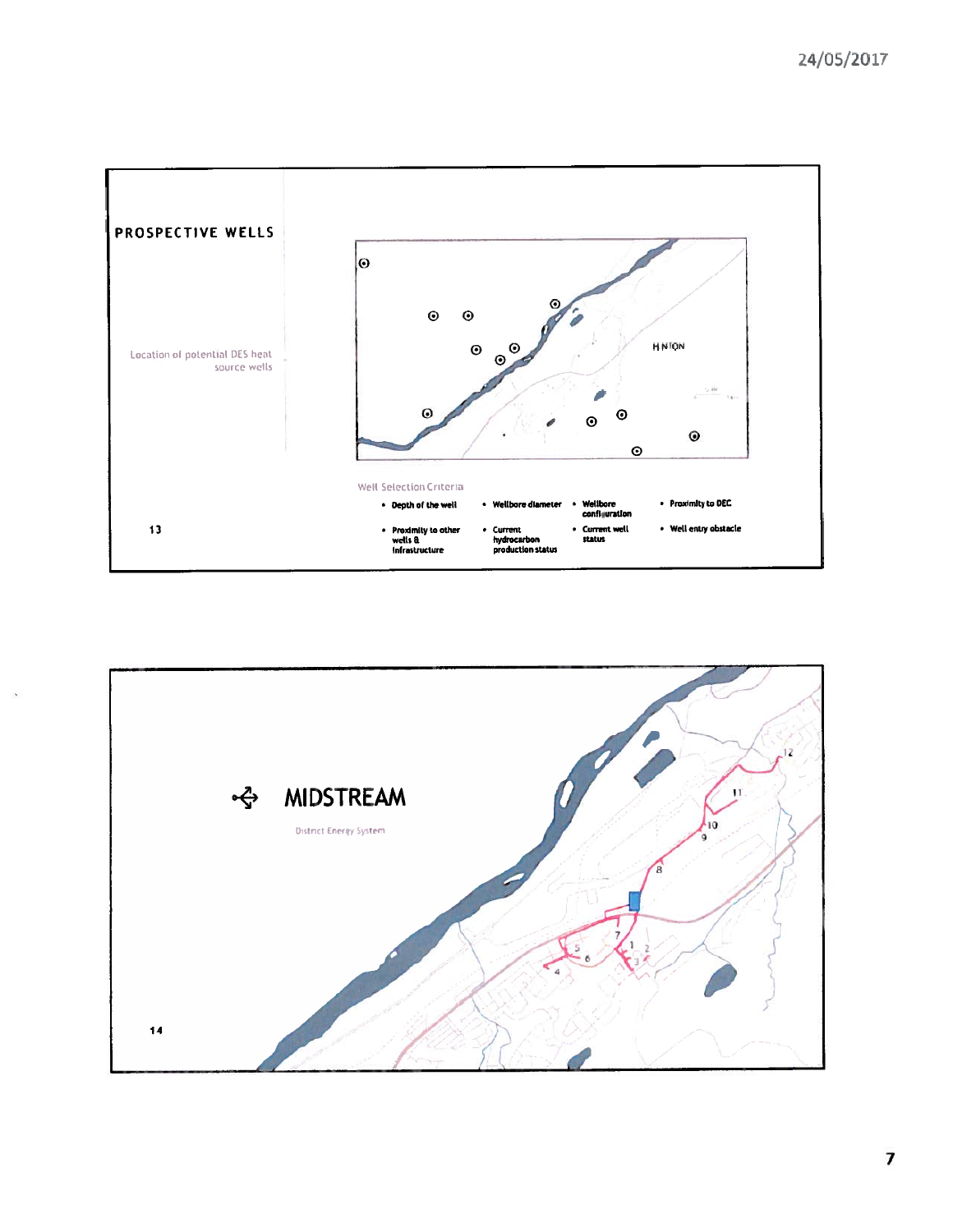

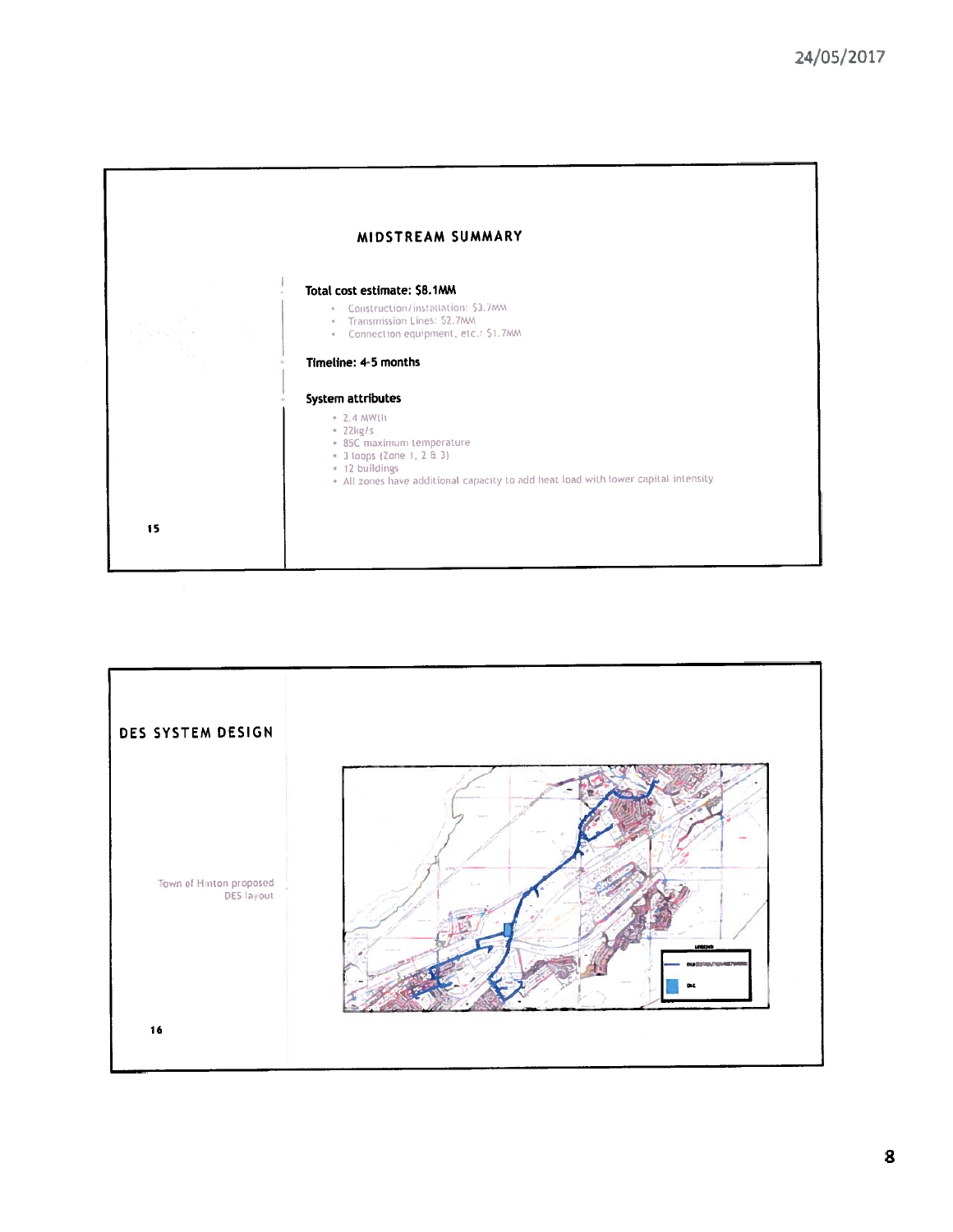

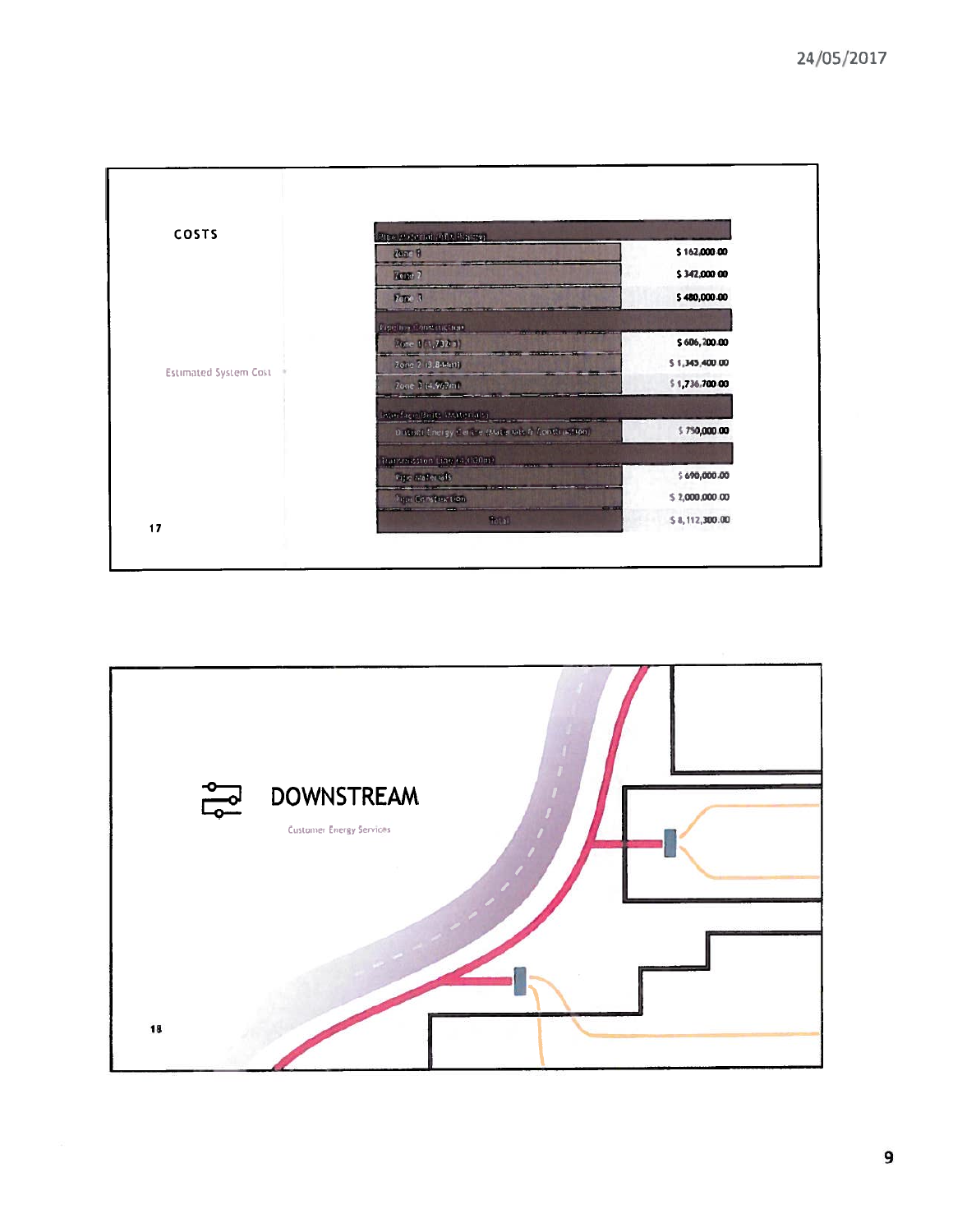|    | DOWNSTREAM SUMMARY                                                                                               |
|----|------------------------------------------------------------------------------------------------------------------|
|    | <b>Evaluated feasibility of 12 prospective buildings</b><br>Quality of in-place heating systems<br>$\mathbbm{u}$ |
|    | <b>Existing infrastructure</b><br>$\mathbf{0}$<br>identified potential retrofit improvements & associated costs  |
|    | 12 building retrofits: \$0.8MM                                                                                   |
|    | 57.7 TJ/year for current 12 buildings                                                                            |
|    | . 20% more heat load possible<br>Timeline: 9.5 months                                                            |
| 19 | 20-100% additional out-of-scope heat load identified                                                             |
|    |                                                                                                                  |

| COSTS                                      | Zone                          | Building<br>Number      | <b>Building Name</b>                     | <b>Interface</b><br><b>Umits</b><br>(5) | Installation<br>(\$) | Teta.<br>$\left( \frac{R}{\sqrt{2}} \right)$ |
|--------------------------------------------|-------------------------------|-------------------------|------------------------------------------|-----------------------------------------|----------------------|----------------------------------------------|
| Estimated DES Building Conversion<br>Costs |                               | 1                       | <b>Hinton Government Centre</b>          | 25,000                                  | 30,000               | 55,000                                       |
|                                            | п                             | $\overline{z}$          | Protective Services Building - RCMP      | 12,000                                  | 30,000               | 42,000                                       |
|                                            |                               | 3                       | <b>Emergency Services Building</b>       | 25,000                                  | 30,000               | 55,000                                       |
|                                            | $\overline{\mathbf{r}}$       | $\blacktriangleleft$    | <b>École Mountain View School</b>        | 25,000                                  | 30,000               | 55,000                                       |
|                                            |                               | $\overline{\mathbf{5}}$ | <b>Seniors Centre</b>                    | 25,000                                  | 30,000               | 55,000                                       |
|                                            |                               | $\ddot{\bullet}$        | <b>Hinton Hospital</b>                   | 60,000                                  | 30,000               | 90,000                                       |
|                                            |                               | $\overline{r}$          | <b>Hinton Training Centre</b>            | 60,000                                  | 30,000               | 90,000                                       |
|                                            | <b>SEATTLE CARD FOR STATE</b> | 8                       | <b>Friendship Centre/ Community Hall</b> | 25,000                                  | 30,000               | 55,000                                       |
|                                            |                               | $\ddot{\phantom{1}}$    | The Guild                                | 25,000                                  | 30,000               | 55,000                                       |
|                                            | $\mathbf{J}$                  | 10                      | Dr. Duncan Murray Recreation Centre      | 60,000                                  | 30,000               | 90,000                                       |
|                                            |                               | 11                      | <b>Harry Collinge Migh School</b>        | 35,000                                  | 30,000               | 65,000                                       |
|                                            |                               | 12                      | <b>Crescent Valley School</b>            | 25,000                                  | 30,000               | 55,000                                       |
| 20                                         |                               |                         | Total                                    | 402,000                                 | 360,000              | 762,000                                      |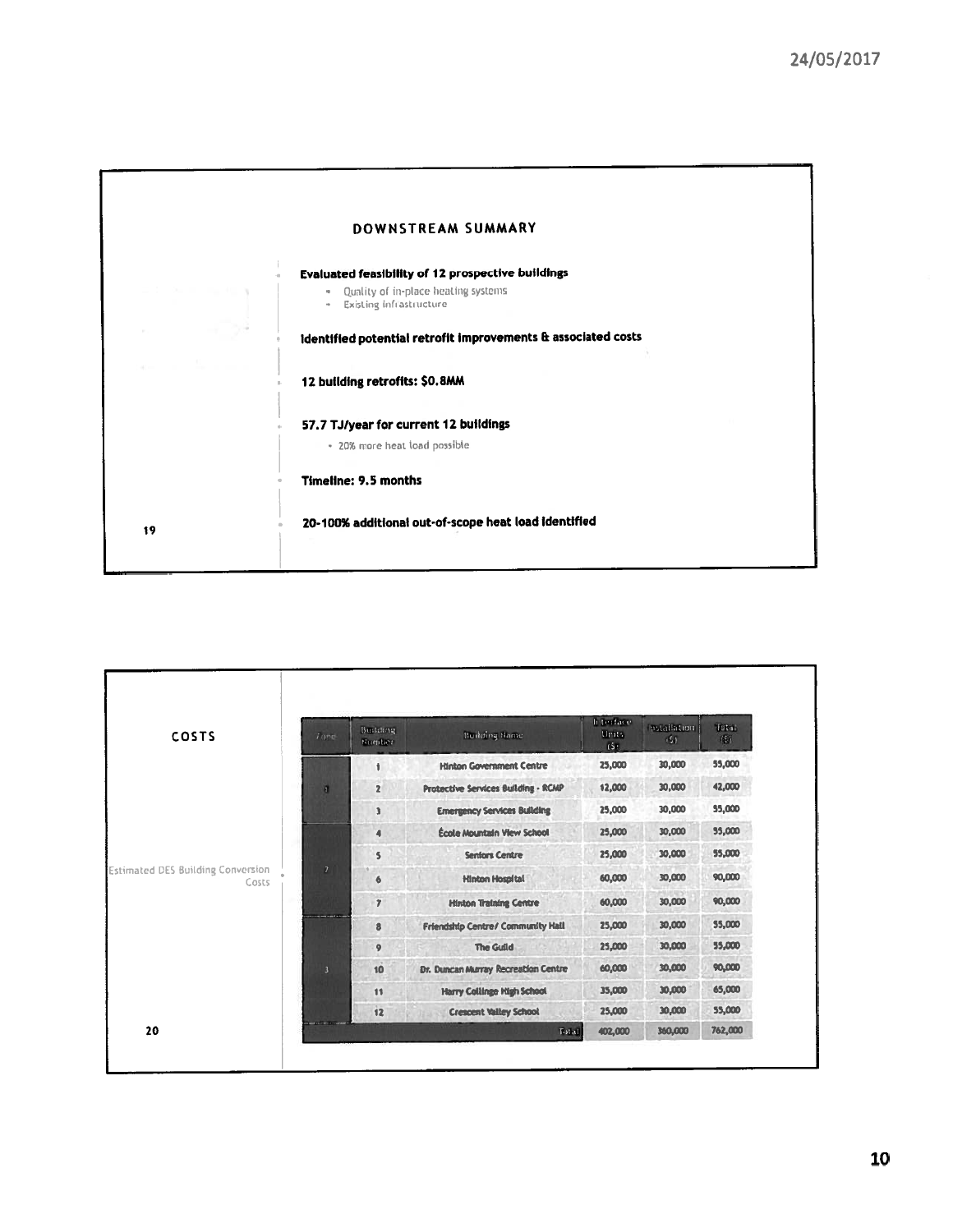